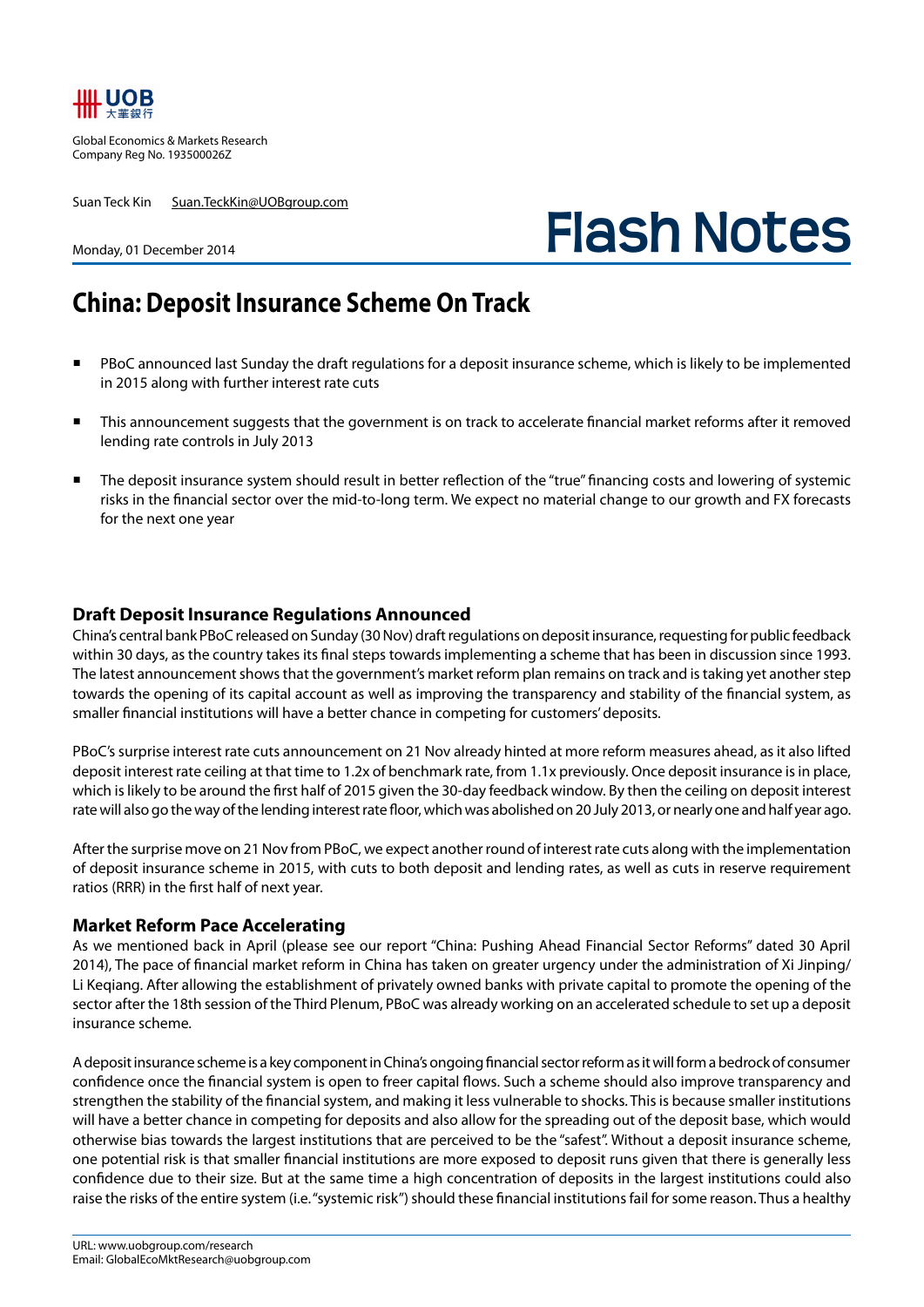development of smaller financial institutions will actually help to lower systemic risks and overall funding and credit costs, and to reach the small and medium enterprise (SME) and agricultural sectors, which are generally not as well served by larger institutions.

According to the Q&A accompanying PBoC's announcement, the proposed deposit insurance scheme will insure deposits of up to RMB500,000 (approx. US\$81,400) for both individual and corporate depositors, an amount equivalent tot 12x China's per capita GDP in 2013, according to PBoC. This ratio is relatively high compared to the typical insured range of 2-5x of per capita GDP, e.g. the ratio of 5.3x for the US, 3x for the UK, 2x for South Korea, and 1.3x for India, with the rationale being that China is a high savings country, PBoC said. Based on its calculations, it is expected the insured amount of RMB500,000 would cover 100% of deposits for more than 99.5% of all depositors, including corporate depositors.

As a comparison, the table below shows various deposit insurance schemes in the Asia Pacific region, with India's being the oldest in Asia and the insured amount the smallest in absolute amount, consistent with the per capita measure as pointed out by PBoC in its Q&A.

| Comparison of Deposit Insurance System Across Asia Pacific                                                                                       |                                  |                                                     |                                                                         |                                           |  |  |  |  |  |
|--------------------------------------------------------------------------------------------------------------------------------------------------|----------------------------------|-----------------------------------------------------|-------------------------------------------------------------------------|-------------------------------------------|--|--|--|--|--|
| Jurisdiction                                                                                                                                     | Established /<br>Operationalized | Type of system                                      | Insured amount<br>(local currency)                                      | USD equivalent<br>(current exchange rate) |  |  |  |  |  |
| Australia                                                                                                                                        | 1998                             | Government legislated and<br>administered           | AUD \$250,000                                                           | 231,850                                   |  |  |  |  |  |
| <b>Brunei</b>                                                                                                                                    | 2011                             | Government legislated and<br>privately administered | B\$50k per depositor per institution                                    | 39,825                                    |  |  |  |  |  |
| Chinese Taipei                                                                                                                                   | 1985                             | Government legislated and<br>administered           | NTD3 million                                                            | 99,438                                    |  |  |  |  |  |
| <b>HK</b>                                                                                                                                        | 2006                             | Government legislated and<br>privately administered | HK\$500,000 per depositor (indi-<br>vidual or business entity) per bank | 64,488                                    |  |  |  |  |  |
| India                                                                                                                                            | 1962                             | Government legislated and<br>privately administered | INR100,000 per depositor in same<br>capacity and same right.            | 1,655                                     |  |  |  |  |  |
| Indonesia                                                                                                                                        | 2004                             | Government legislated and<br>privately administered | IDR 2 billion                                                           | 174,000                                   |  |  |  |  |  |
| Japan                                                                                                                                            | 1971                             | Other Government legis-<br>lated.                   | Single Accounts=JPY 10 million                                          | 97,440                                    |  |  |  |  |  |
| Korea                                                                                                                                            | 1996                             | Government legislated and<br>administered           | KRW 50,000,000 per depositor, per<br>institution                        | 48,500                                    |  |  |  |  |  |
| Malaysia                                                                                                                                         | 2005                             | Government legislated and<br>administered           | RM250,000 per depositor per<br>institution                              | 76,717                                    |  |  |  |  |  |
| Philippines                                                                                                                                      | 1963                             | Government legislated and<br>administered           | PHP 500,000 per depositor per<br>institution                            | 11,245                                    |  |  |  |  |  |
| Singapore                                                                                                                                        | 2006                             | Government legislated and<br>privately administered | S\$50,000 (per depositor per institu-<br>tion)                          | 39,824                                    |  |  |  |  |  |
| Thailand                                                                                                                                         | 2008                             | Government legislated and<br>administered           | Baht 50,000,000 per depositor per<br>institution*                       | 1,550,550                                 |  |  |  |  |  |
| Vietnam                                                                                                                                          | 1999                             | Government legislated and<br>administered           | 50 million VND                                                          | 2,350                                     |  |  |  |  |  |
| * The 50 million baht coverage will be implemented until 10 Aug 2015 before Jowering to 25 million baht during 11 Aug 2015 to 10 Aug 2016. The 1 |                                  |                                                     |                                                                         |                                           |  |  |  |  |  |

\* The 50 million baht coverage will be implemented until 10 Aug 2015 before lowering to 25 million baht during 11 Aug 2015 to 10 Aug 2016. The 1 million baht coverage as stipulated by the Act, will be implemented from 11 Aug 2016 onwards. Source: International Association of Deposit Insurers (http://www.iadi.org/di.aspx?id=168), UOB Global Economics & Markets Research Estimates

### **Implications**

After percolating for more than 20 years, the imminent implementation of a deposit insurance scheme is a right direction for China's financial sector in the mid to long term towards a healthier and more resilient system, and the draft regulation suggests that PBoC remains on track. As we expect the ceiling for deposit interest rate to be removed about the same time of the implementation of the deposit insurance, banks' margins will be compressed further as interest rates are fully liberalized and subject to fiercer competition. This should help to reflect the "true" funding costs for the system, thus allowing for a more proper allocation of credit.